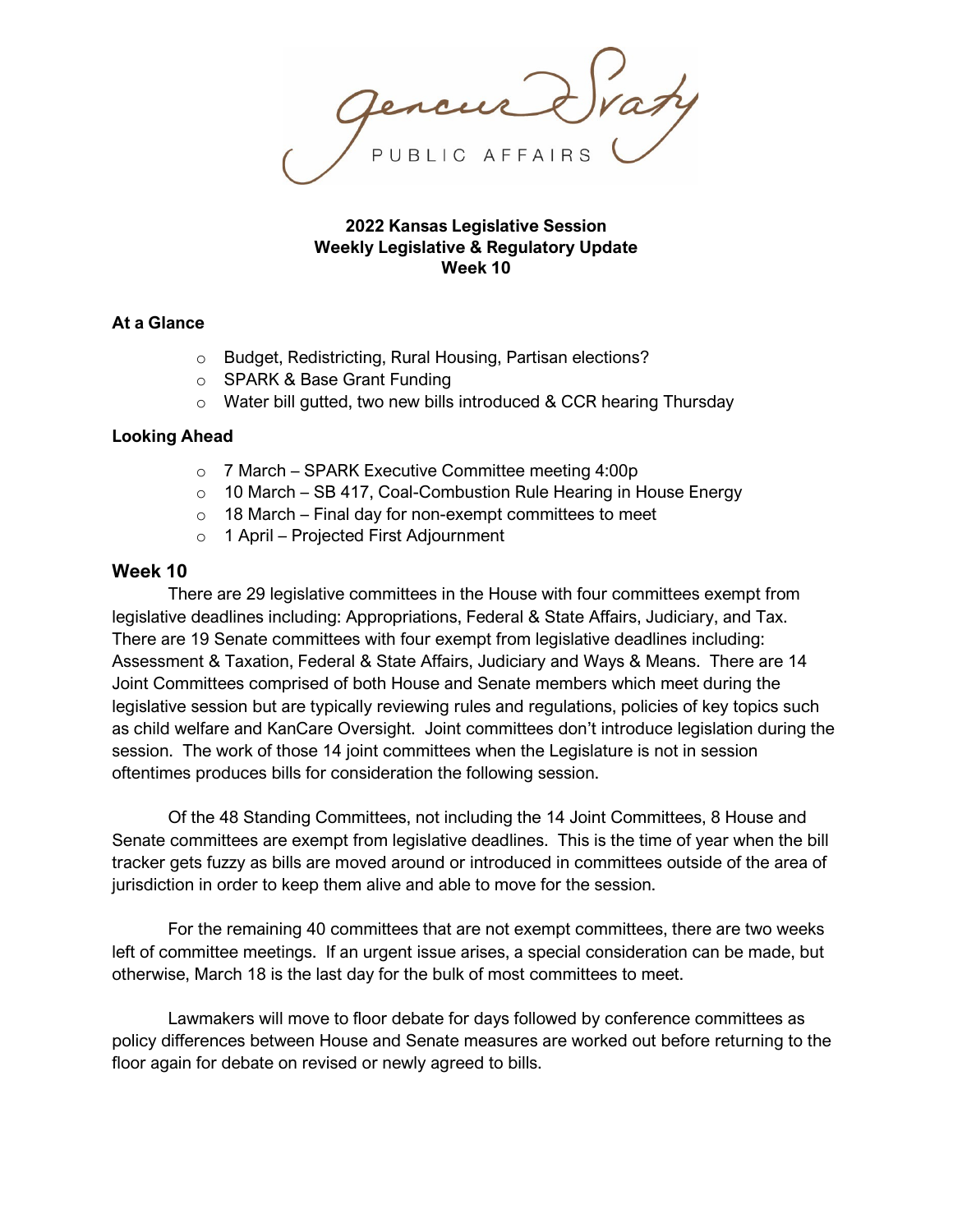There is still a tremendous amount of work yet to be accomplished. We were hearing rumors that legislative leadership wanted to conclude the full session by early April, but we are now hearing those major pieces of legislation such as the tax bill will be pushed off until the Wrap-Up session which starts in late April. At a minimum, new Congressional, House and Senate legislative districts must be passed as well as a new budget. A tax bill will be advanced however the size and scope of the bill is hotly debated. The desire to act on food sales tax still exists, but it is coupled with the desire to drive down the overall state sales tax rate while also providing property tax relief. However, with the war in Ukraine generating economic uncertainty coupled with inflation in the American economy, there is an increasing interest in not spending down the bulk of the State's federally-infused budget surplus, but rather saving the money for a "rainy day".

Both budget writing committees are moving aggressively to put together their budgets which are expected from their respective Chambers the last week in March. The budget and any subsequent tax bills are still contingent the possibility that APEX could come to Kansas.

Sneak-peaks of the new House and Senate legislative districts maps are being given to impacted legislators with both maps being rolled out in the coming days. Meanwhile, Ad Astra 2, the redesigned Congressional maps, are being challenged in Court. The Attorney General requested that Ad Astra 2 be taken up by the State Supreme Court bypassing local courts in the two counties where challenges were filed. The State Supreme Court on Friday declined to take up the Ad Astra 2 challenge until the pending legal challenges were heard and ruled upon. In its ruling Friday, the Kansas Supreme Court, encourage the district court and the interested parties to advance the cases swiftly. The candidate filing deadline is June 1st unless the legislative maps are not complete by May 10<sup>th</sup>. If that is the case, the filing deadline moves back to June  $10<sup>th</sup>$ . The Kansas Primary Election Day does not change – it remains Tuesday, August  $1<sup>st</sup>$ .

Regarding elections, the Senate Federal and State Affairs Committee is hearing SB 532 on Wednesday, March  $9<sup>th</sup>$ . Under the bill, any candidate for a national, state, county or township office, the candidate's political party or political designation. Any ordinance, resolution or regulation adopted by any city, county, township, school district or other political subdivision of the state on or before July 1, 2022 that directly conflicts with party identification in elections will be considered null and void. Creating partisan elections for all offices has been an issue debated since the Legislature moved municipal elections to the fall.

A consortium of interests led by the Kansas Farm Bureau, the Kansas Corn Growers, Sunflower Electric Power Corporation and supported by many other groups including KMU, is seeking a one-time \$50 million appropriation from the State General Fund to support increased rural housing. The state funding would support advancement of new construction and weatherization and rebuilding existing structures for rural housing. Kansas is seeing new job growth, but the housing supply is exceptionally tight thus serving as a deterrent to further economic expansion. There is not a specific bill, but rather the funding will be sought as a lineitem both the House and Senate prepared budgets that eventually will be merged into a singular budget presented to the Governor for consideration.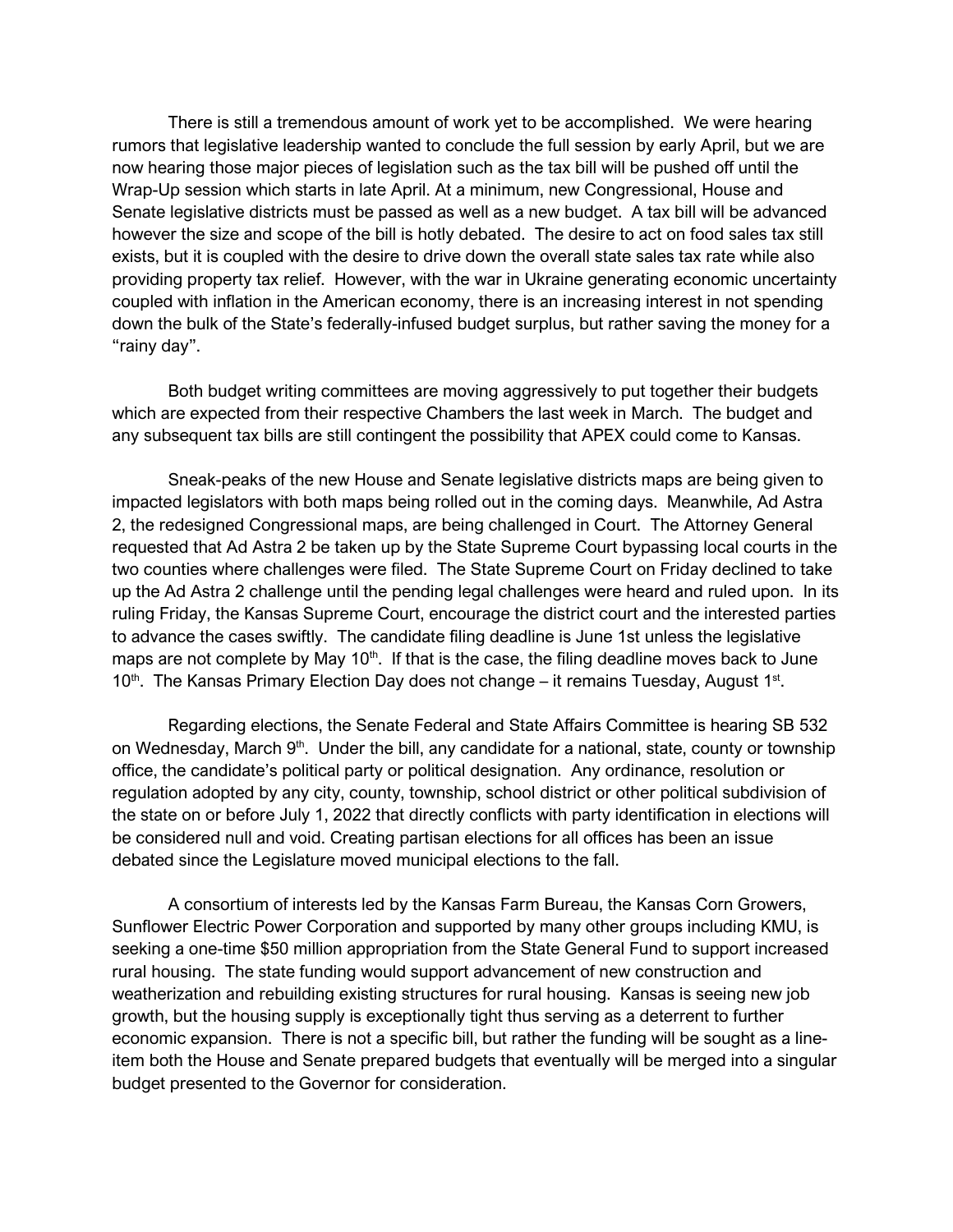# **SPARK & Base Grant Funding**

The American Rescue Plan Act allocated \$4.6 billion in funding to Kansas with \$1.6 billion of the monies unencumbered to be used at the State's discretion. The SPARK committee, initially created two years ago to handle the first phase of federal COVID funding allocation, was revamped during the 2021 legislative session to include more legislative direction in additional to executive branch guidance. At the end of February, there was about \$731 million in funding remaining available for SPARK distribution. All funds must be allocated by 2024 with all the funds spent by 2026.

There is an Executive Committee of SPARK chaired by the Lt. Governor David Toland. Also included in the Executive Committee membership is the Secretary of Administration, Senate President and his appointee, Speaker of the House and his appointee and a private sector appointee. In addition to the Executive Committee, the effort is managed by a Project Director and includes four Advisory Panels comprised of public and private sector appointees. The four panels are tasked with vetting proposals and submitting recommendations to the Executive Committee for final submission to the State Finance Council for a last review and approval. Thereafter, the awards will be distributed by the Office of Recovery with a full detailing of requirements to ensure the funding is spent on the approved project. *That said, due to the sheer volume of requests, it is likely that changes will be made to the outlined process.*

- Economic Revitalization
- Health and Education
- Connectivity
- Efficiency and Modernization

The portal for application closed on February  $16<sup>th</sup>$  and 835 applications were made. The applications were directed to their respective area of relevance. Below is a breakdown of the requests made. It is likely that additional screening will be employed to pare down the recommendation listing over the next month.

## Economic Revitalization – 408 Submissions

- Business- 38
- Workforce- 68
- Housing- 70
- Water & Sewer Infrastructure- 106
- Other Enablers- 126

## Health and Education – 251 Submissions

- Baseline- Basic health needs, social determinants of health & community resources
	- o Basic Needs- 48
	- o Access & Awareness- 31
- Capacity- Provider Operations and Workforce Development
	- o Workforce Development- 59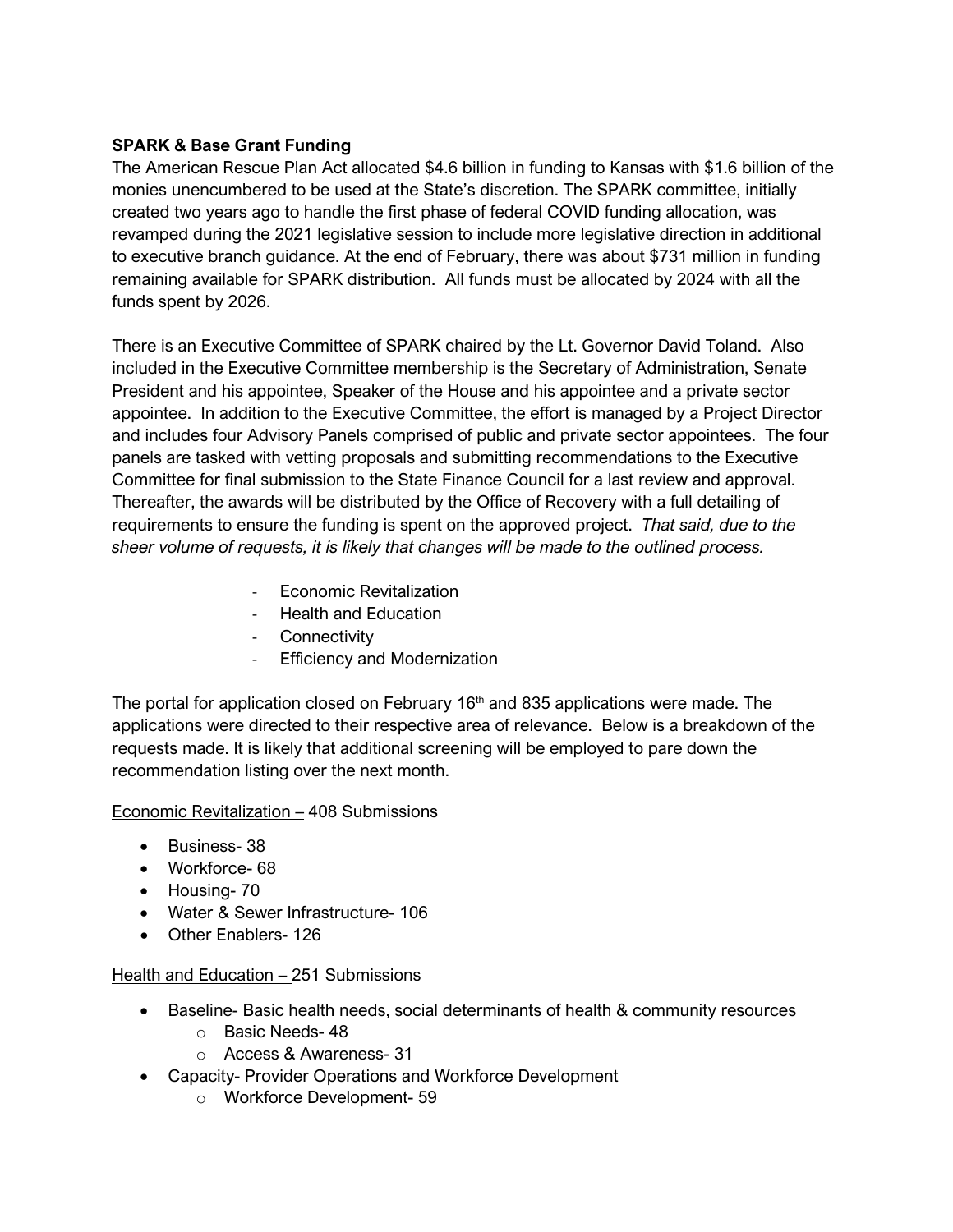- o Availability & Affordability- 92
- Enablers- Future Tech and modernization
	- o Data & System Integration- 21

Connectivity – 36 Submissions

- Broadband Infrastructure- 27
- Adoption Enablement- 9

Efficiency and Modernization – 140 Submissions

- Facilities Modernization- 38
- IT Infrastructure 51
- Safety & Security 32
- Continuity of Operations 19

The below graphic was provided by the Office of Recovery depicting the funneling of requests.



The SPARK Executive Committee set aside \$100 million during its December meeting to create the Building A Stronger Economy (BASE) Grant program to offer matching funds (minimum 20% local match required) to further economic development opportunities to grow the State's economy following the impact of the COVID pandemic. BASE Grant applications were due February 28<sup>th</sup> and awards are expected to be offered by March 28<sup>th</sup>. There is a \$25 million cap on a single award.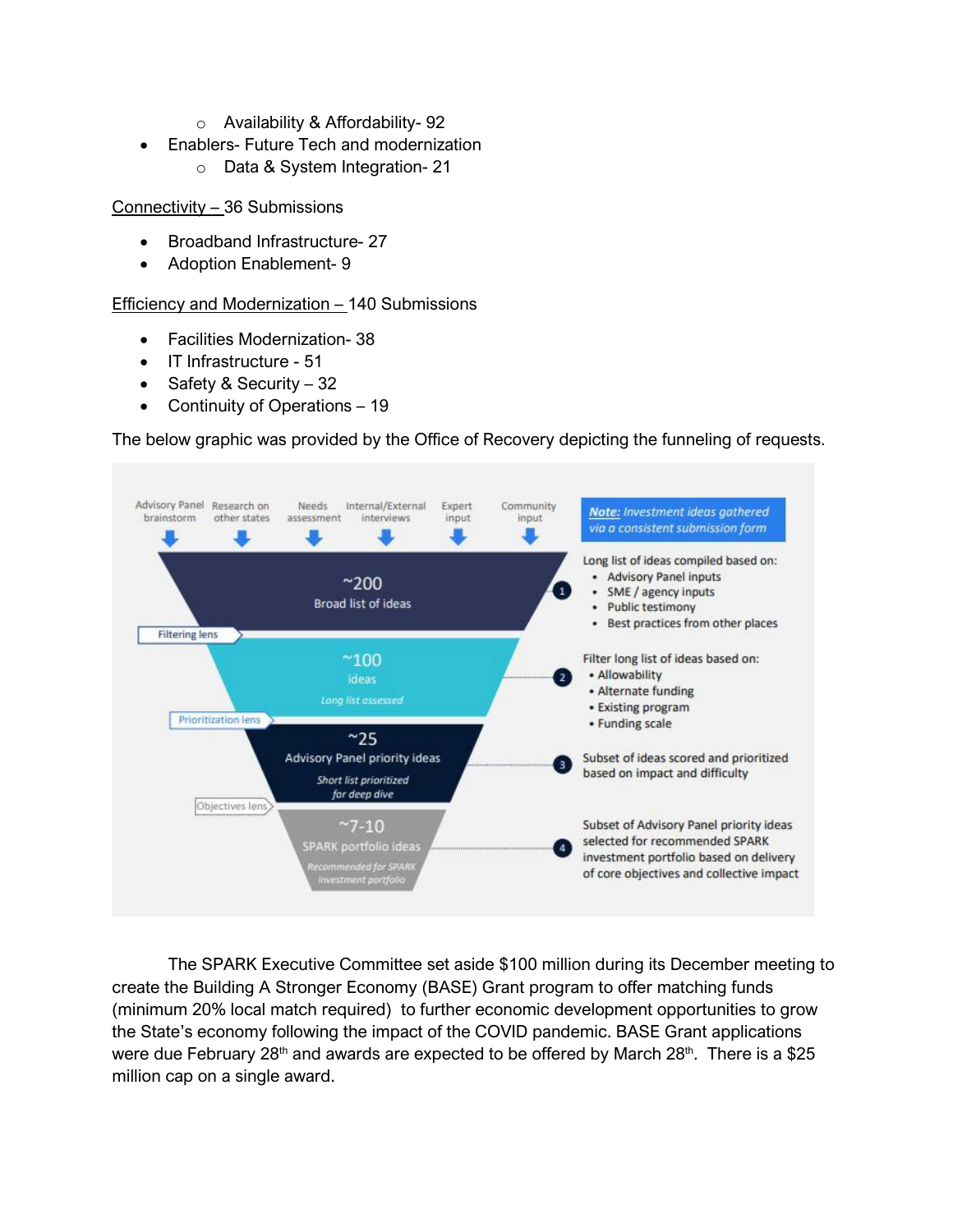## **Constitutional Amendments**

There is no shortage of constitutional amendments being floated this legislative session. One amendment would allow the Legislature to override any rule or regulation issued by a state agency. Historically, there has been very little discussion about state agency rules or regulations – at times some grumblings over a particular policy, but overall most things are worked out. The COVID pandemic changed the long-standing belief as debated raged over the powers and authority of various branches of government and state agencies.

Two additional constitutional amendments were introduced in the Senate last week related to judicial selection for the Kansas Supreme Court. One amendment would codify a federal Supreme Court selection process – Gubernatorial selection with Senate review and approval. In the alternative, the Supreme Court positions could be elected. There are other constitutional amendments pending related to state spending or tax increases as well.

## **Tax Issues**

Work continues on the food sales tax bills as well as legislation that buys down the food sales tax and the overall state sales tax rate.

The Senate Assessment and Taxation Committee is holding a bevvy of hearings this week. The subject of one hearing is SCR 1619 which would recommend passage of the recent Interim Tax Committee's recommendations.

In addition, the Committee is holding a hearing on SB 542 which alters the Revenue Neutral Rate process passed last year imposed upon local government budgets. One of the key changes included in SB 542 would allow anyone to file a challenge of a city's budget to the Board of Tax Appeals.

## **Water**

The House Water Committee last week largely gutted the mega water bill, HB 2686 and then passed the bill out of committee. One of the amendments added would allow for a portion of the state sales tax to fund the water plan. While the gesture to include a funding stream for the water plan is appreciated, the tactic just killed the bill as no legislation will be debated this session that would increase funding for anything when the state has a sizable budget surplus. There are critical components of the water bill, specifically related to GMD management that need continued legislative vetting. As such on behalf of REAP with support from KMU and others, two new water bills were introduced in Senate Federal & State Affairs.

## **Coal-Combustion Residual Rule & Uri Resolution, Energy Matters**

Evergy, Kansas City Board of Public Utilities and Sunflower requested introduction of legislation of legislation that would allow the three generating utilities with operating coal units to modestly increase KDH&E imposed fees on themselves in order to maintain the CCR rule compliance program at the state level rather than with the federal government. SB 417 passed the Senate and is scheduled for hearing Thursday, March 10<sup>th</sup> in House Energy & Utilities.